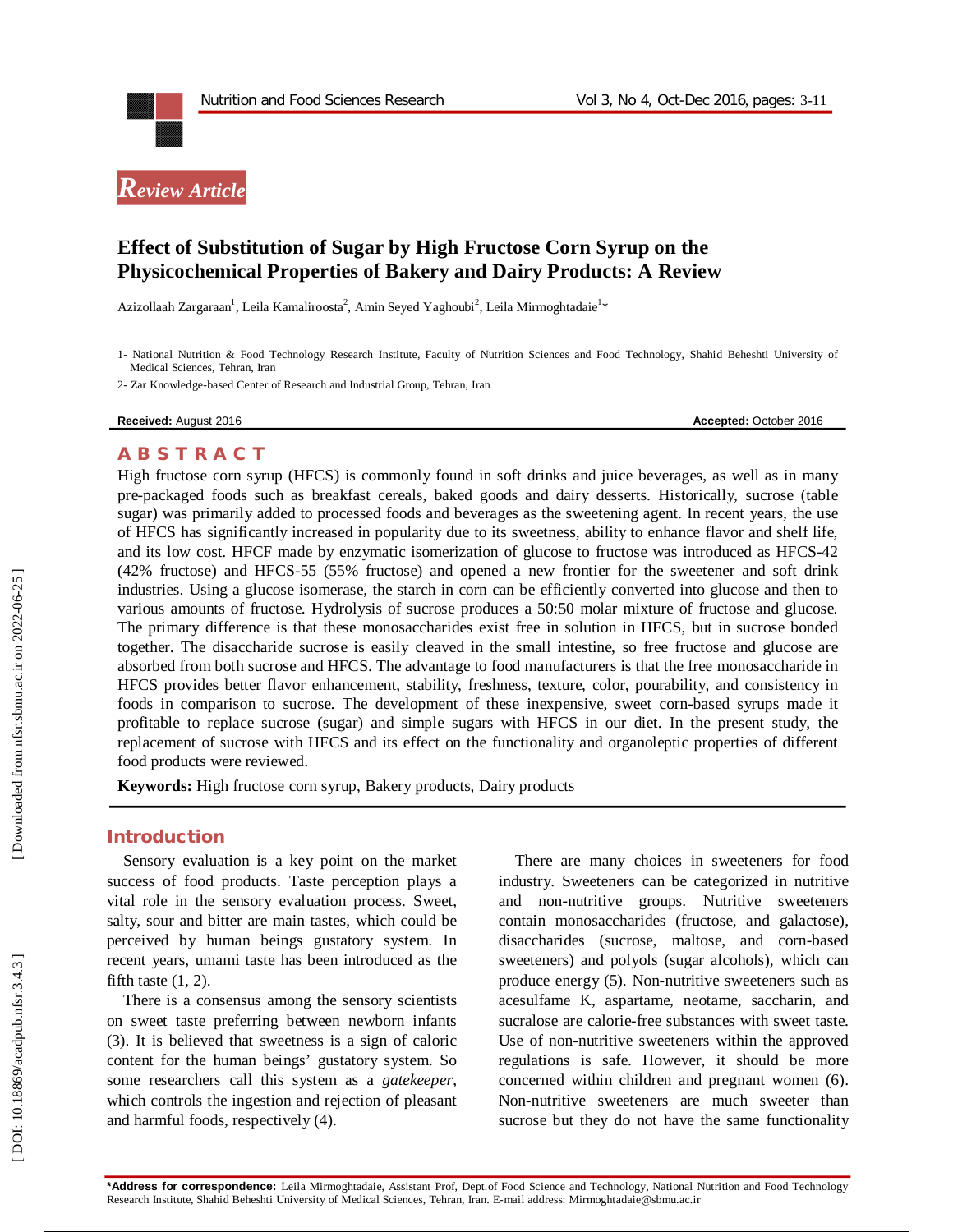such as microbial inhibition, crystallization and browning (7).

From the clinical viewpoint, Glycemic Index (GI) of sweeteners is of interest (8). Maltose with GI 105 and glucose with GI 100 have the highest, and lactulose, mannitol and tagatose with GI=0 have the lowest GI among the nutritive sweeteners (6).

Until now, sucrose (GI 61 -68) was the optimum and the most used sweetener in the food industry. Sucrose not only can affect the sweetness of the food products but also can be effective on their rheological properties (9).

Fructose is a natural monosaccharide (G I 19 -23) with 4g/g H <sup>2</sup>O which has been used as a commercial sweetener in the food industry. HFCS is a liquid alternative for sucrose with 42 or 55% (dry basis) fructose. HFCS has been obtained from the hydrolyis of corn starch to glucose using glucoamylase and α amylase followed by partial isomerization of glucose to fructose that results in production of a mixture of glucose and fructose (10, 11). In various food products with respect to their complicated matrixes, HFCS have different functional properties. It is revealed that HFCS can provide better flavor, color, texture, stability and freshness in comparison to sucrose in some branches of food products such as beverages, processed foods, baking products, ice cream and confectionaries (12). There is no such difference in composition or metabolism from other fructose glucose sweeteners (for instance, sucrose, honey, and fruit juice concentrates). It, generally, contains either 42 % or 55 % fructose, the remaining sugars being primarily glucose or higher sugars. Its caloric content is equivalent to sugar and thus it shares the same concerns from consumers and industry as those of sugar. Furthermore, the human body metabolizes fructose differently than glucose; so high consumption of HFCS has been attributed to increasing rates of obesity. HFCS has been widely adopted by the U.S. food manufacturers because it offers advantages over granulated sucrose; for instance, it is easy to supply, and good for stability, and enjoys ease of handling. Corn is an abundant and reliable crop grown widely across the U.S., while sucrose production is limited. This means most supplies must be imported into the U.S. from sugar growing countries, which leaves the supply vulnerable to changes in the weather and political conditions in those countries (13).

Therefore, the present study aims to investigate the effect of substitution of sucrose with HFCS on the physicochemical properties of food products.

# **Effect of using HFCS in different food products**

**Effect of HFCS on beverage properties:** Beverage industry is the first consumer market of HFCS due to its liquid form that makes it easier substance than sucrose for mixing with other ingredients, and its stability in acidic beverages (13). Unfortunately, despite the widespread use of this sweetener in the beverage industry, no paper was found to compare and evaluate the effects of sugar substitution with HFCS on the sensory, physical and rheological properties of different drinks.

**Effect of HFCS on bakery products properties:**  Baking industry is the second largest consumer of HFCS. HFCS as a bulk liquid sweetener is suitable for both of the fermented and unfermented bakery products. It plays an important role as direct fermentable saccharide for yeast nutrition without requiring inverting action that happens before sucrose using. Generally, application of HFCS at equal solids levels leads to shorter proof times, and the same flavor, volume and grain in comparison with sucrose. In addition, it is used in different bakery products as a humectant. Humectant can improve texture, eating quality and shelf-life of the food products. HFCS can be used suitably in replace of glycerin and sorbitol as common humectant (14). Additionally, the reducing sugar is incorporated in color development during the Maillard reaction. Bakers can give distinctive brown color to bread crust even in microwaved products. The established brown color can be controlled by changing the pH, temperature and time of process and storage. Furthermore, fructose can increase functionality of starch in baking products due to decrease in starch's gelatinization temperature that leads to faster texture setting. On the other hand, fructose causes higher viscosity compared to sucrose. However, bakers found that the use of HFCS resulted in finished product similar to those having sucrose in formulation (14). Many studies have been done on the effect of sucrose substitution in high level with HFCS on the properties of finished bakery product that are mentioned in following.

**Fermented Bakery Products:** Although there are many different ways of making yeast fermented baked goods such as bread, they all contain three basic stages: mixing, fermentation and baking. When the flour, water and yeast are mixed to make the dough, two reactions occur simultaneously. One concerns the amylase enzyme's activity in the flour, which starts to convert the starch of the flour into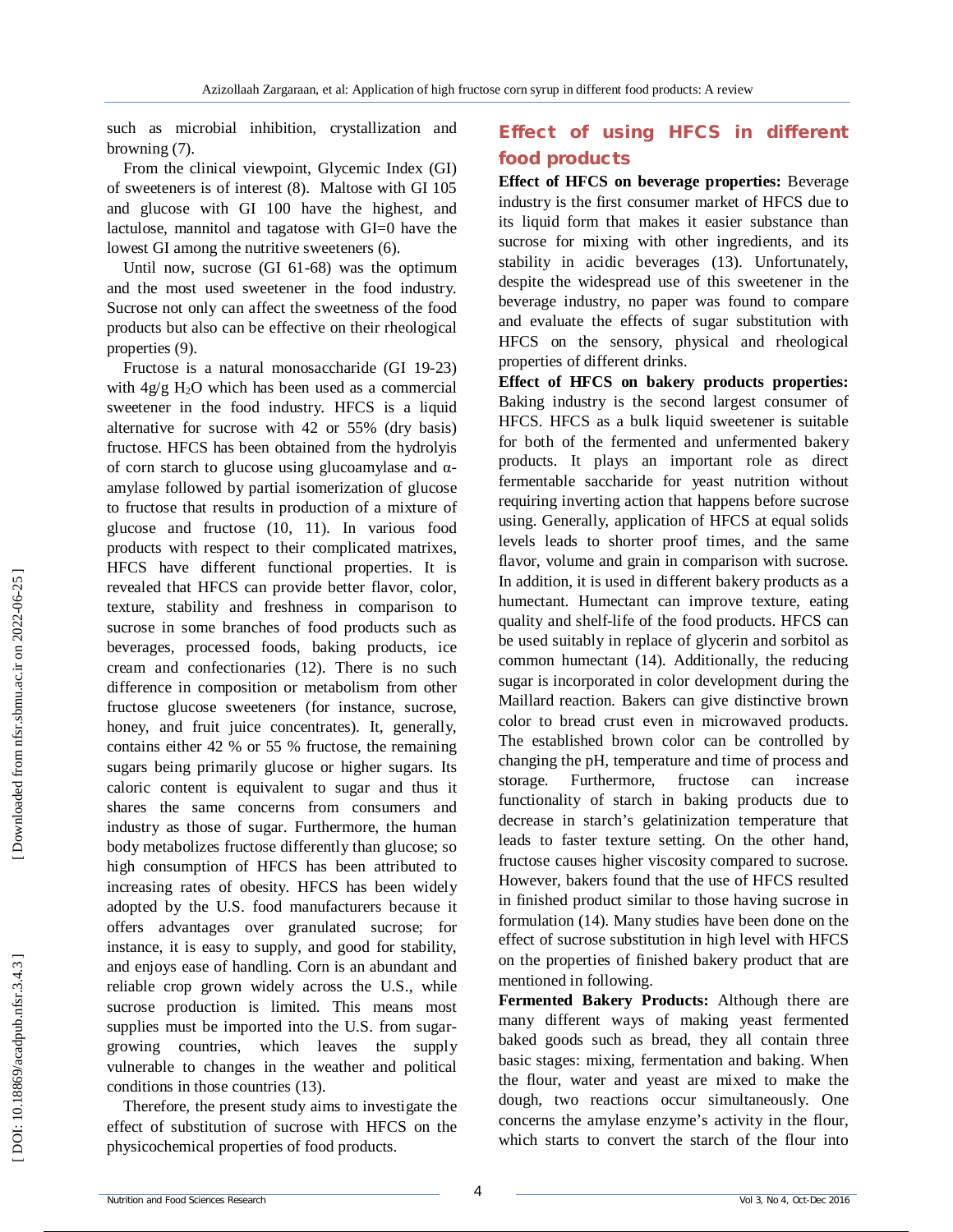sugars, predominantly maltose. The other concerns the gliadin and glutenin proteins of the flour, which are hydrated to form the viscoelastic gluten. During the fermentation stage, the yeast converts the maltose first into dextrose and then into carbon dioxide and alcohol (15). In some situations, extra fermentable sugars are required. The choice of which sugar use will depend upon their fermentability and relative costs, and both dextrose and HFCS being more fermentable and frequently cheaper than sucrose: so they are often the preferred sugars. One major difference between sucrose and HFCS is that sucrose is a non -reducing sugar, and therefore, will not react with the protein in the flour to produce the wellknown Maillard browning reaction. HFCS, on the other hand, contains reducing sugars, which will react with the protein in the flour to give the Maillard brown color (15, 16). Both of the features mentioned about HFCS can lead to reduce the fermentation time and baking time and temperature in fermented bakery products and ultimately, increase production efficiency. In addition, since HFCS can absorb and retain more moisture than sucrose, the shelf-life of bakery products containing fructose syrup will be longer, and staling can be postponed. Therefore, due to desired functional characteristics of HFCS in fermented bakery products, sugar and invert syrup used in these products can be completely replaced with HFCS (17, 18).

### **Unfermented Bakery Products**

**Biscuit and cookie:** The quantity, size and type of sugar could affect the consistency, spreadability and machining properties of biscuit dough (19), as well as the firmness, thickness, sweetness, and color of the product (20). Manohar and Rao compared the effect of different sugars on the rheological properties of biscuit dough and quality of the final biscuit (20).

Incorporation of reducing sugars such as HFCS, dextrose, liquid glucose and invert syrup led to a desirable golden brown color to the biscuits but HFCS led to the best color of the biscuits. The application of reducing sugars made more cohesive, adhesive and sticky, and less viscous dough in comparison with the control (20).

Cookies are softer and plumper with less spread and lower a <sup>w</sup> (14). Also the effect of sugar type on the surface cracking pattern of sugar -snap cookies was studied. The substitution of small levels of glucose, HFCS, fructose and maltose in replace of sucrose changed the cracking pattern. The cookies containing fructose syrup or glucose syrup did not crack. The surface crack of granular sucrose containing cookies could be due to the possibility of recrystallization of sucrose at the surface of cookie during baking  $(21)$ .



**Fig. 1.** Effect of different sugar syrups on the cookies surface cracking

|  | Table 1. Effect of sugar type on the rheological properties of biscuit dough (20) |
|--|-----------------------------------------------------------------------------------|
|  |                                                                                   |

| Sugar type  | Extrusio        | Compliance        | Elastic           | $ABVE*$           | Consisten        | Hardnes | Cohessivene | Adhessivene       | <b>Sticknes</b> |
|-------------|-----------------|-------------------|-------------------|-------------------|------------------|---------|-------------|-------------------|-----------------|
|             | n time          | (% )              | recovery*         | $10^{-5}$         | cy(Ns)           | S       | SS          | ss(Ns)            | S               |
|             | (s)             |                   | $10 \text{ (mm)}$ | (Pa s)            |                  | (N)     |             |                   |                 |
| Flour A     |                 |                   |                   |                   |                  |         |             |                   |                 |
| Control     | 45 a            | 40.6 a            | 4.60a             | 1.91 a            | 786 a            | 662 a   | 0.194d      | 54.3 c            | 50.3c           |
| Dextrose    | 36 b            | 44.2 b            | 4.10 <sub>b</sub> | 1.64 <sub>b</sub> | 654 b            | 586 b   | $0.202$ cd  | 55.8 bc           | 54.8 b          |
| LG          | 26 c            | 48.8 a            | 3.80d             | 1.42c             | 524 c            | 492 c   | $0.220$ bc  | 57.8 b            | 70.5a           |
| <b>IS</b>   | 24 c            | 48.6 a            | 3.95c             | 1.41c             | 538 c            | 476 c   | $0.210$ bc  | 62.5a             | 69.8 a          |
| <b>HFCS</b> | 22c             | 49.8 a            | 3.80d             | 1.36d             | 530 c            | 474 c   | 0.230a      | 64.3 a            | 71.5 a          |
| <b>SEM</b>  | 1.9             | 0.58              | 0.03              | 0.02              | 10.8             | 9.9     | 0.003       | 0.87              | 0.90            |
| Flour B     |                 |                   |                   |                   |                  |         |             |                   |                 |
| Control     | 45 a            | 39.5 d            | 5.55a             | 1.91a             | 848 a            | 664 a   | 0.194c      | 48.2 c            | 48.6 d          |
| Dextrose    | 37 b            | 42.5c             | 4.95 <sub>b</sub> | 1.87 a            | 627 <sub>b</sub> | 519 b   | 0.210 b     | 50.2 <sub>b</sub> | 57.3 c          |
| LG          | 34 bc           | 47.3 <sub>b</sub> | 4.95 <sub>b</sub> | 1.47 b            | 629 b            | 530 b   | 0.224a      | 56.3 a            | 63.5 b          |
| <b>IS</b>   | $30 \text{ cd}$ | 48.7 ab           | 5.05 <sub>b</sub> | 1.48 <sub>b</sub> | 582 c            | 479 c   | 0.228a      | 52.5 b            | 68.7 a          |
| <b>HFCS</b> | 28d             | 49.8 a            | 5.00 <sub>b</sub> | 1.47 b            | 594 c            | 472 c   | $0.220$ ab  | 58.0 a            | 70.5 a          |
| <b>SEM</b>  | 1.5             | 0.54              | 0.034             | 0.022             | 9.3              | 12.4    | 0.003       | 0.89              | 0.98            |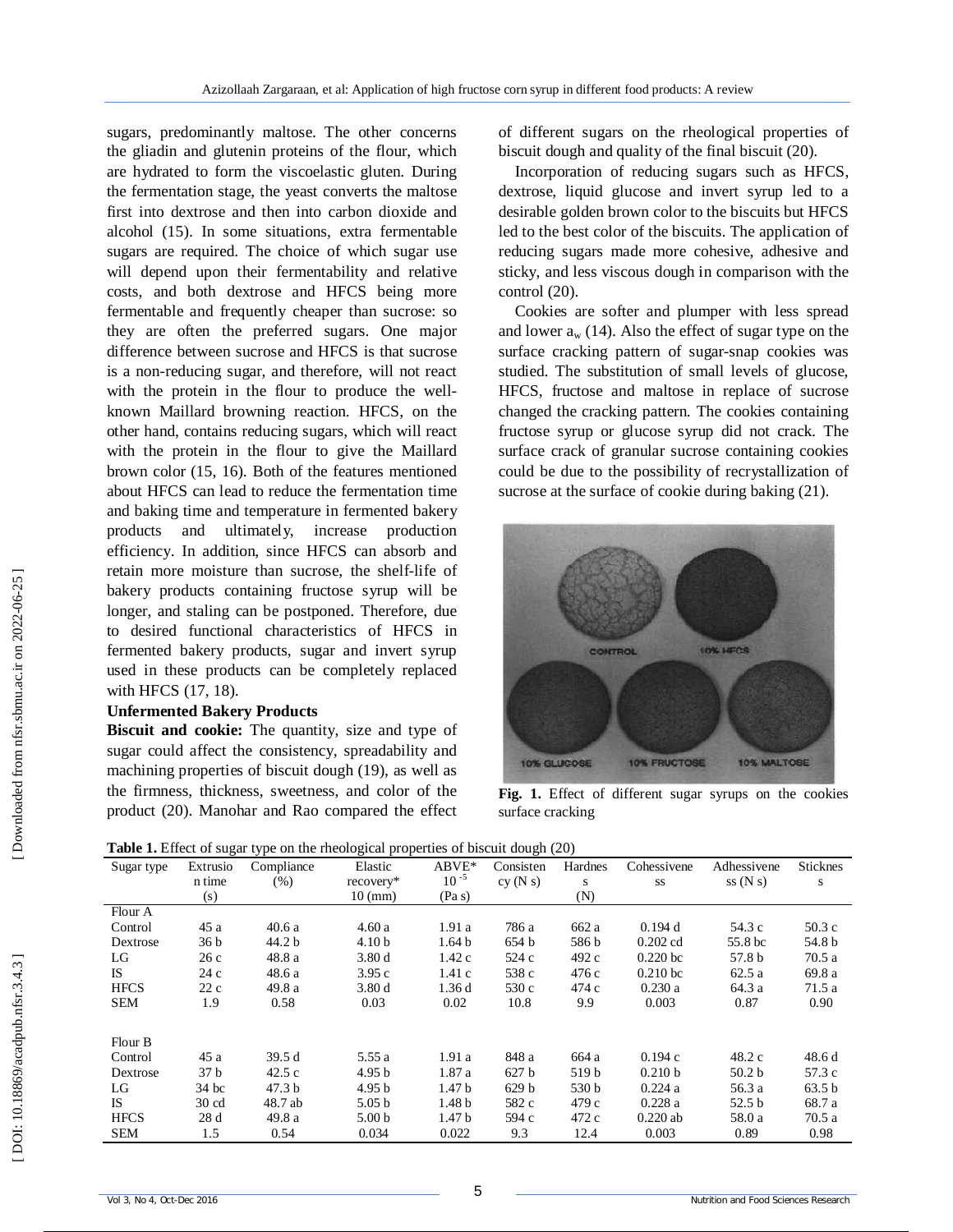Curley and Hoseney studied the effect of corn sweetener on cookie quality. Granular sucrose was replaced up to 50% with HFCS in sugar -snap cookie. Dough rheology (stickiness), surface cracking and the characteristic snap associated with this type of cookie were affected. Soft, sticky dough resulted when sucrose was replaced with HFCS; the significance of this change was depending on the amount of HFCS substituted. Replacing sucrose with HFCS changed the appearance of the baked cookies. Cookie color darkened as the level of HFCS increased. This color change resulted from the reducing sugars in the corn syrup. Cookie diameter and thickness were measured for the cookies made with HFCS (0 -50%), replacing granular sucrose solid (Table 2). The cookies' diameter decreased gradually and their thickness increased (22).

**Table 2.** Effect of levels of High Fructose Corn Syrup on the cookies' diameter and thickness (17)

| Cookie diameter<br>(cm) | Cookie thickness<br>$(mm)^b$ |
|-------------------------|------------------------------|
| 9.45                    | 15.50                        |
| 9.15                    | 16.30                        |
| 9.10                    | 17.95                        |
| 8.90                    | 18.00                        |
| 8.55                    | 19.75                        |
| 8.45                    | 20.60                        |
|                         |                              |

A Control

B Measurements are the thickness of two cookies.

The amount of water loss during baking was measured for the cookies containing sucrose and HFCS, and no significant differences were found between any of the sweeteners in the water loss during baking. Time –lapse photographs taken during cookie baking showed that the outer surface of the granular sucrose cookie dried rapidly and cracked when the cookie started to spread. The outer surface of HFCS cookies did not dry but remained moist during the early stages of baking. Surface cracking appeared to be a function of the rate of surface drying that is controlled by internal water diffusion to the cookie surface rather than the rate of vaporization at cookie surface, because the water loss from the cookie was constant. When corn syrup replaced small amounts of sucrose in the sugar snap cookies, the character of snap changed. The time required for the snap to develop increased with increasing levels of

corn syrup. This delay in snap development appeared to coincide with sugar recrystallization (21, 22).

Doescher et al. (1987) studied the expansion rate and setting time of cookies contained different sugars during baking by using Time -lapse photography. The control sample set at the maximum baking time, but the cookie contained sucrose syrup set at a lower time than the control. The sucrose contained cookie diameter was not significantly different from the control that was due to its faster spread rate than the other cookies. The time of setting of cookies contained glucose syrup and fructose syrup was significantly shorter than the control. Use of glucose and fructose syrup in cookies formulation did not have significant effect on the expansion rate in compare to the control. The diameter of cookies contained fructose or glucose syrup was significantly smaller than that of both the sucrose syrup cookies and the control (23).

**Cake:** In another study, Coleman and Harbers (1983) replaced sucrose in 25, 50, 75 or 100% with HFCS in angel cake. Replacement of HFCS in 25% of sucrose did not influence greatly the physical or sensory properties, but replacement in higher amounts (50, 75 or 100%) of sucrose resulted in decrease in the egg white foams' specific gravities, lower egg white foam beating time, and lower cake volume and browner cake crust. In addition, the firmness of cake did not show any difference between the 25% HFCS and the control cakes. The higher amount of HFCS led to firmer cake texture (P<0.05) than lower amount of HFCS that could be due to either lower stiffness of the foams, and also decrease in starch's gelatinization temperature (24, 25).

Marx et al. (1990) studied the effect of type of flour (all -purpose flour and cake flour) on the cake properties contained different levels of HFCS. The type of flour did not show significant effect at the levels of 0 and 50% HFCS. However, with increase in HFCS level, the use of cake flour produced more tender all -purpose flour cake. The use of cake flour can compensate the undesirable effect of HFCS in the field of higher browning and lower volume of cake (26, 27). The use of cake flour that have lower protein content, increased the tenderness and volume of the cakes contained higher level of HFCS (26); this result is in agreement with the results of Conforti et al. (28). Therefore, application of cake flour with HFCS in baked products could lead to overcome the loss of volume and tenderness (26).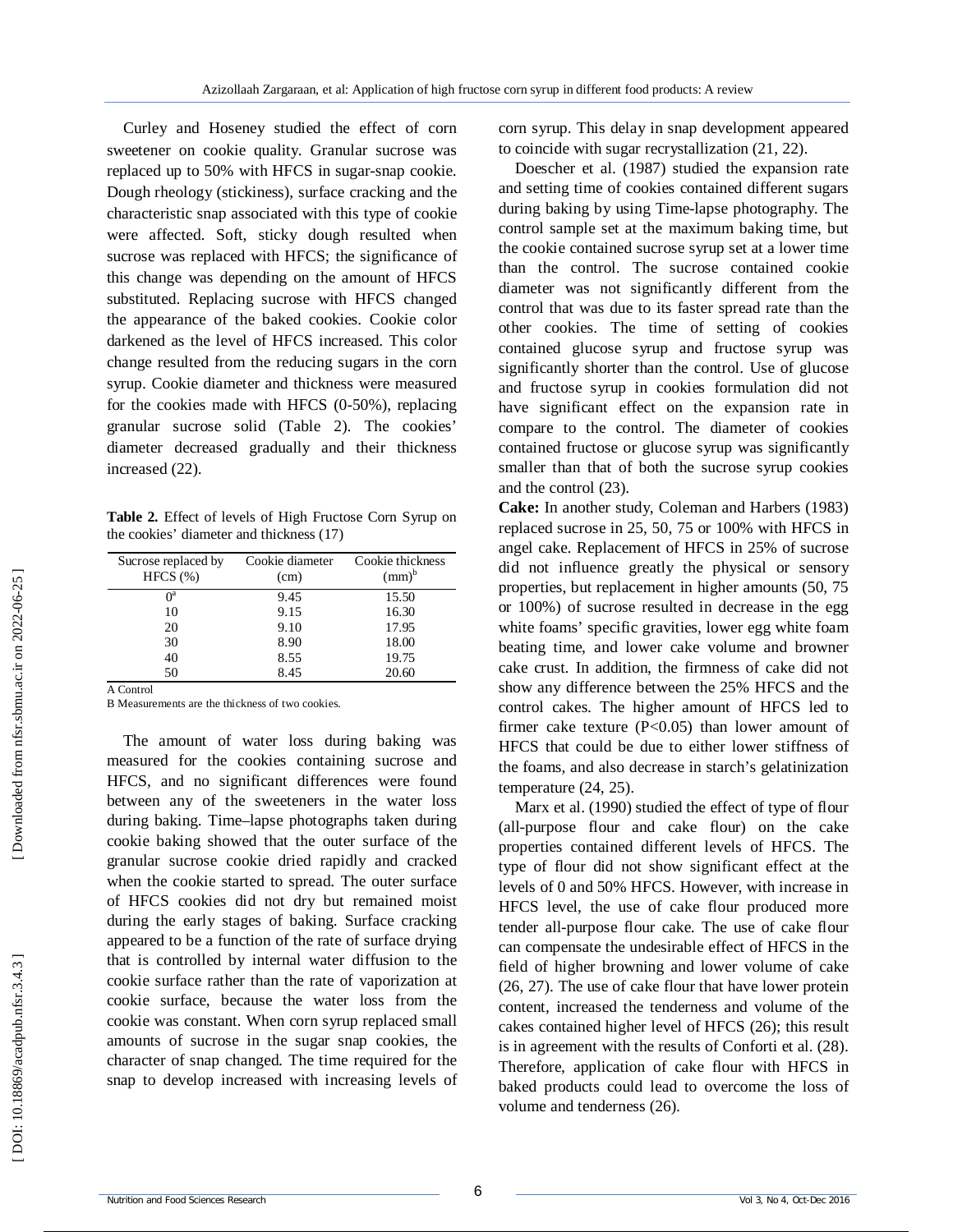| Cake                                    | pH Batter | pH Crumb | pH Crust           | Total Browning (absorbance)<br>units/100 $g$ of solid) | $HMF$ (mg/100g)     |
|-----------------------------------------|-----------|----------|--------------------|--------------------------------------------------------|---------------------|
| $0\%$ HFCS, with acidulant <sup>c</sup> | 7.133c    | 7.033d   | 6.300c             | 23.15f                                                 | 1.93f               |
| 0% HFCS, no acidulant                   | 7.933a    | 8.100a   | 6.800a             | 33.84ef                                                | 3.969e              |
| 50% HFCS, with acidulant                | 6.900d    | 7.000d   | 6.300c             | 41.51e                                                 | 4.235e              |
| 50% HFCS, no acidulant                  | 7.366b    | 7.833b   | 6.466b             | 76.33c                                                 | 6.268d              |
| 75% HFCS, with acidulant                | 6.900d    | 7.000d   | 6.133d             | 56.66d                                                 | 7.923c              |
| 75% HFCS, no acidulant                  | 7.366b    | 7.900b   | 6.500 <sub>b</sub> | 93.99b                                                 | 18.250 <sub>h</sub> |
| 100% HFCS, with acidulant               | 6.800d    | 7.033d   | 6.166d             | 60.55d                                                 | 8.749c              |
| 100% HFCS, no acidulant                 | 7.400b    | 7.633c   | 6.200d             | 114.86a                                                | 30.140a             |

| Table 3. Results of pH of batter, crumb, crust, total browning and 5-hydroxymethylfurfural (HMF) content in the crust |  |  |  |  |  |
|-----------------------------------------------------------------------------------------------------------------------|--|--|--|--|--|
|                                                                                                                       |  |  |  |  |  |

<sup>a</sup>Mean values of three replicates.<br><sup>b</sup> Means in the same column followed by the same letter are not significantly different (p<0.05) <sup>c</sup> Contains 100% sucrose.

In another study, sucrose was replaced with 0, 50, 75, and 100% HFCS with and without an acidulant to control browning of white layer cakes. The results of color evaluation and HMF evaluation showed the ability of acidulant in control of excessive browning. The pH of the crust was not altered by the addition of an acidulant when sucrose was replaced with 100% HFCS (Table 3). Enhance in HFCS concentration over 25% led to decrease in the onset temperature of starch gelatinization and then causing too early set of the structure during the baking process and decreasing the volume (24, 29). Differential scanning calorimetry (DSC) was applied to demonstrate the transition of the cake batters and impact of HFCS on starch gelatinization during baking. The results showed that the color, tenderness and flavor of the cake did not have any significant changes in the sensory evaluation of the cakes contained different concentration of HFCS and an acidulant (29).

Murano and Johnson (1998) studied the effects of HFCS and corn oil on volume and deformation and effects of mono - and diglyceride (MDG) and sucrose ester (SE) emulsifiers on the volume and sensory properties of yellow cakes. Fifteen percent HFCS gave the greatest volume; 100% HFCS decreased volume; and corn oil increased volume. Deformation was greatest in 50% HFCS cakes with 50% or 100% corn oil. HFCS affected tenderness and aftertaste but not sweetness in the cakes formulated with 100% corn oil. Emulsifiers did not affect sensory tenderness or aftertaste but the sucrose ester appeared to potentate the perceived sweetness of 50 and 100% HFCS cakes. They suggested that although neither MDG nor SE increased the volume of the 100% HFCS cakes, other formula manipulations may accomplish this and may mask or eliminate after -taste and reduce crust browning to produce a more satisfactory 100% HFCS cake (30).

Ahmad and Williams (1999) investigated the effect of different sugars on sago starch gelatinization. They found increase in the gelatinization temperature in the following order: control (water alone)  $\langle$  ribose  $\langle$ fructose  $\lt$  glucose  $\lt$  maltose  $\lt$  sucrose (31). The type of interaction between sugars and starch granules can influence the starch gelatinization.

The results of 13C -NMR presented occurring sugar–starch interactions before the start of gelatinization process. The interaction sites for sucrose at the 5 carbon atoms of G1, G5, and G6 (Gglucose) and F1 and F6 (F -fructose) were greater than glucose (3 carbon atoms) and fructose (2 carbon atoms), individually. Therefore, sucrose has more effect than monosaccharids on the formation of sugar–starch bridges (31). This result was confirmed by McCullough et al. (1986) who used HFCS in replace of 0, 50 and 75% sucrose in shortened cake (32). Furthermore, Volpe and Meres (1976) implied to undesirable taste of sour flavor in white layer cakes in which HFCS was used in replace of 60% sucrose. This sourness could be attributed to the high -acid leavening system and might be masked by a flavor such as vanilla (33) .

Hartnett (1981) patented the invention in relation with cake compositions containing HFCS. The object of this invention was to provide a formulation and process for manufacturing satisfactory cakes wherein HFCS is employed in place of sucrose. These objects were accomplished by a series of counteracting adjustments of reaction rates, which took place between starch and fructose when HFCS was used. Amylograph studies have shown that the starch fructose -water slurries containing 100% HFCS gelled at a lower temperature and a faster rate than systems containing sucrose. It was further discovered that addition of mono and diglycerides of fatty acids, especially saturated fatty acids retarded starch gelatinization by reacting within swelling granules or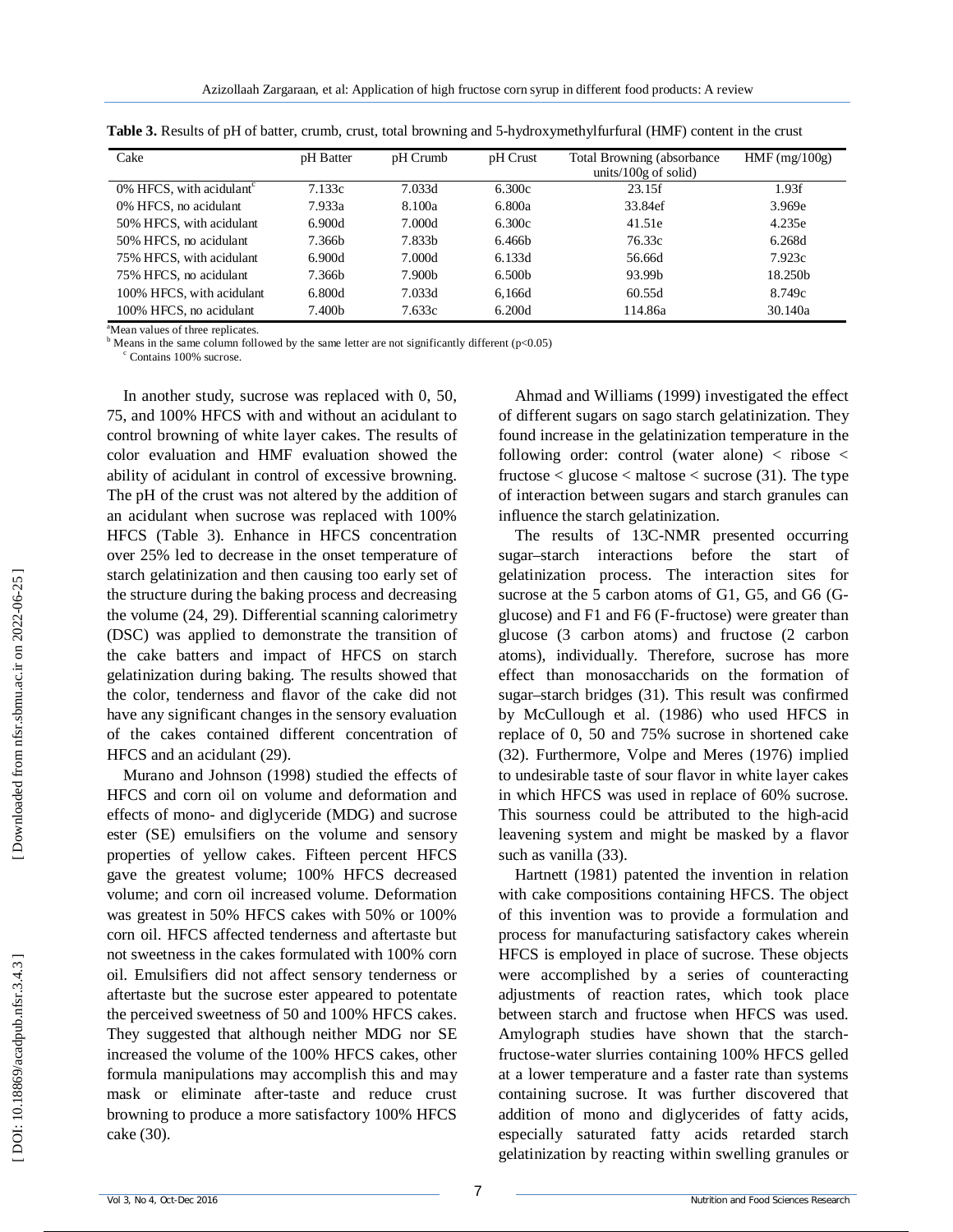by reducing the rate of water absorption. Furthermore, it was discovered that emulsifiers such polyoxyethylene and sorbitan monostearate tend to increase the water binding capacity (adsorption) of the flour, and reduce the amount of starch granule birefringence loss due to heating and rupturing and thus the amount of starch gelatinization. Hence, by blending a mono and diglyceride with another emulsifier, it was possible to retard the rate and amount of starch gelatinization. The use of an air classified four increased the absorption in the slurry and produced a much higher viscosity at 90°C. Single stage non -nucleating leavening agents such as sodium aluminum phosphate did not react with sodium bicarbonate when initially dispersed in the batter to form bubbles of carbon dioxide, in addition to the regularly -included cake ingredients. This patent illustrated the preparation of several cakes employing the emulsifier blend in combination with HFCS/ corn syrup and a chemical leavening agent (34).

Conforti et al. studied the synergistic effect of HFCS 90 and maltodextrine on the physical characteristics of reduced calorie muffin. Application of HFCS 90 in 0, 25, 50 and 75% amounts of sucrose and maltodextrine resulted in higher maintenance of moisture and lower water activity of dietetic muffins than the control because of lower free water content of muffins. The tenderness of reduced fat cakes was lower than the control. Neither maltodextrin nor HFCS 90 could affect muffin's tenderness. The crumb hardness and product freshness determined of cake staling. Staling starts immediately after baking. Fat can decrease crumb firmness due to surfactant properties. In addition, application of maltodextrin as fat replacer led to decrease in the staling rate of muffins, but with increase in HFCS 90 level, the staling rate was increased (35).

**Effect of HFCS on dairy products' properties:**  Liquid nature of the HFCS makes it a suitable ingredient in dairy products. As mentioned before, functional property of HFCS directly depends on the complex matrix of food products. This is more complex in a product like ice cream in which three phases of substances are present in the processing (35). Ice crystallization is a critical step in production of ice cream (36). This phenomenon occurs in two stages: first, at the freezer barrel, and second, in the hardening and storage phase (37). Sweetener type, total solids, initial freezing temperature, unfrozen water, stabilizer type, and storage temperature are the main factors that may affect the crystallization process. Altering the freeze point of the ice cream mix is the main effect of various sweeteners. Sweeteners can also change freezing point and the viscosity of the unfrozen part of frozen dairy desserts in different concentrations (38).

Like other sweetened food products, sucrose is the main sweetener in ice cream and frozen desserts (39). Sweeteners with proper melting slope can be replaced in order to reach low sugar products or texture improvement (40).

HFCS can affect ice cream's frozen water in order to control recrystallization during the storage time in both stabilized and unstabilized formulations (41). According to Pearson and Ennis' research results, ice cream formulation containing up to 33% fructose from its total sweetener portion can improve mouth feel, sweetness and gumminess in comparison to sucrose  $(42)$ .

Sucrose, fruits and non -nutritive sweeteners such as stevia are the main sweeteners, which are used in the production of flavored yoghurts (43 -45). In dairy desserts, viscosity is one of main effective factors in organoleptic properties. For example, Zargaraan et al. reported that based on product type, sensory acceptance of dairy desserts may vary with the change in the apparent viscosity (46).

Keating and White studied the effect of alternative sweeteners on plain and fruit flavored yogurt properties such as apparent viscosity, microbiological status, and sensory profiles. The studied sweeteners were sucrose (control), aspartame, calcium saccharin, sodium saccharin, sorbitol and HFCS. The used amount of sweetener depended on relative sweetening intensity to obtain the desired 16% total solids. Among these sweeteners, HFCS containing samples (4%) had a significantly higher viscosity (47). Changing the ingredients while maintaining the taste is the main challenge of the food industry in reformulation of different food products. Wittinger et al. investigated the effect of replacement of 50% (17% total) of sucrose with HFCS. These researchers reported no significant difference in the sweetness or vanilla taste of ice cream (48).

The use of HFCS is common approach in dairy science; however, to our knowledge, researchers have not treated this issue in much detail. So, little is published on the functional properties of different concentrations of HFCS in dairy products. It is recommended that further research be undertaken in this field.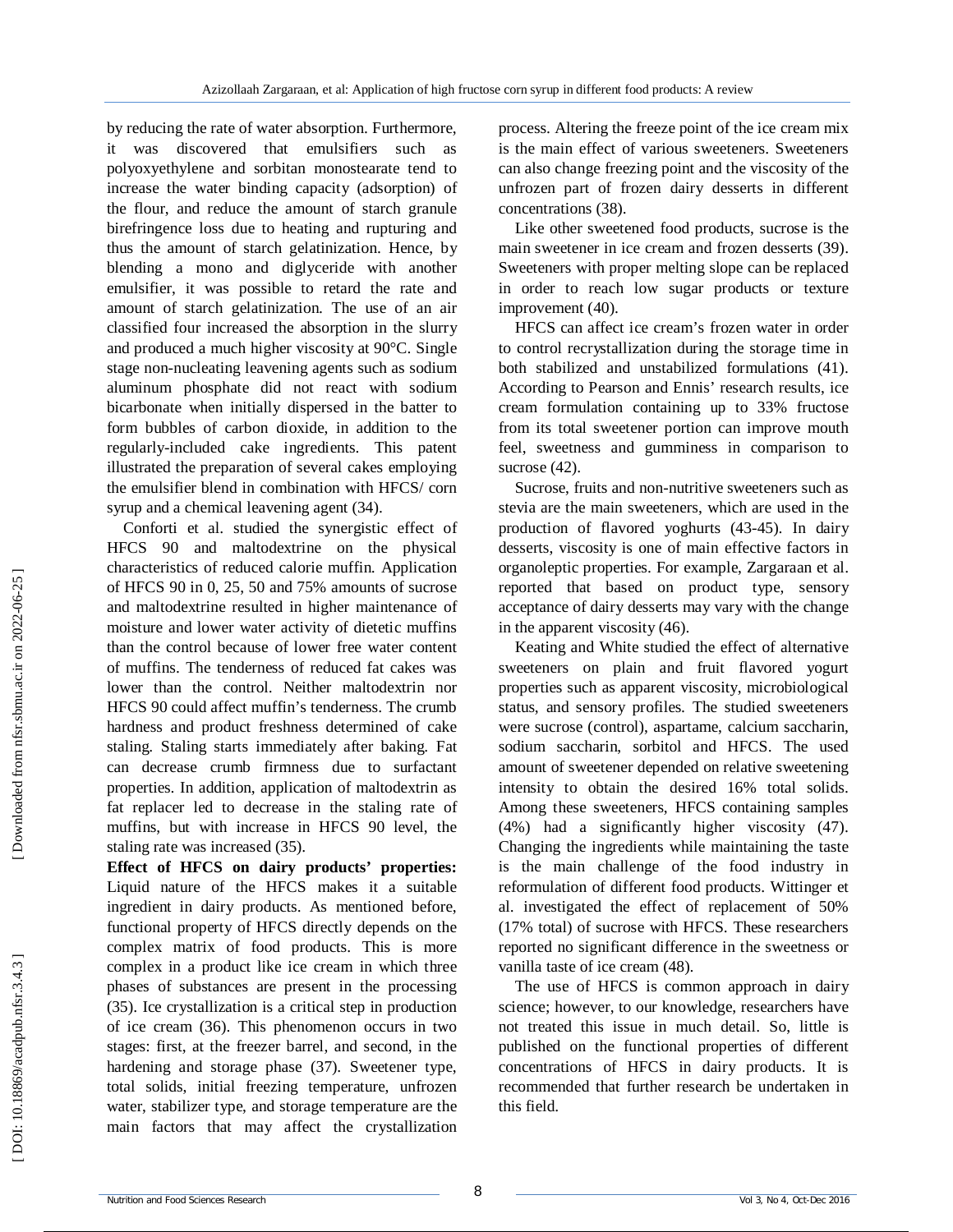**Economic aspects and market potential of HFCS:**  HFCS has gained rapid commercial acceptance since its introduction. It substitutes directly for cane or beet sugar in many manufactured products. The pricing of HFCS relative to sugar has been an important factor in the growth in use of it. The net cost of production of HFCS is considerably less than that of domestic cane or beet sugar (49, 50). As a result, HFCS has been priced below sugar with the amount of differential being a direct function of the price of sugar. The very competitive pricing can be attributed to the favorable price situation for corn byproducts and the existence of excess processing capacity. 25 kg of corn yields in the wet milling process about 0.75 kg of corn oil, 6.3 kg of corn gluten feed, 1.2 kg of corn gluten meal and 14 kg of HFCS 55 (on a dry basis). Ordinarily, based on the mass balance shown in Table 4, the production costs are calculated for HFCS 55 (70 -86% dry solids). The costs vary depending on parameters related to the actual production plant, country and production year; however, they can be used as an illustration of the various costs of the different operation steps involved (51, 52).

**Table 4.** Estimated mass balance of the corn wet milling and HFCS process (51)

| Products and fractions | Mass (kg) |  |
|------------------------|-----------|--|
| Corn (90% dry solids)  | 100       |  |
| Corn oil               | 3.0       |  |
| Corn gluten feed       | 25.2      |  |
| Corn gluten meal       | 8.4       |  |
| HFCS (78% dry solid)   | 73.0      |  |

The demand for HFCS is clearly derived from the demand for sugar and other sweeteners for industrial application. HFCS competes directly with sugar from beets and cane and with other corn sweeteners in the total caloric sweetener market. The market share captured by HFCS will depend on the suitability of HFCS in various product uses, the ratio of HFCS prices to sugar prices, the rate of acceptance of HFCS, and other factors such as the availability of handling facilities for liquid sweeteners (49).

Continued acceptance and market penetration of HFCS has economic implications for diverse groups, including domestic beet and cane sugar producers and

processors, sweetener users, consumers, com producers, and trading partners. In many foods, HFCS substitutes for sugar on a one-to-one basis, implying nearly linear production isoquants. Production theory shows that this condition will result in full specialization with less expensive input.

The economic impact on consumers and food manufacturers will depend on numerous factors such as the price differential between sugar and HFCS, the amount of sweetener used and its relative importance in various products, the competitive structure in the food -manufacturing industry, marketing margins, and the price elasticity of demand for products using HFCS. Under competitive conditions, decreased manufacturing costs due to the use of HFCS should be passed onto consumers in lower retail prices. This price decrease would be a percentage of total prices for most HFCS products. However, HFCS' economic impact on various groups can be an important consideration in investment planning and policy development (49, 50).

## **Conclusion**

Taste has a pivotal role in sensory acceptance of food products. Adjustment of sweet taste in a food matrix could be performed using nutritive and non nutritive sweeteners. Historically, sucrose (table sugar) was primarily added to processed foods and beverages as the sweetening agent. The interest for finding alternative sweeteners has greatly increased in food industries over the past three decades, and HFCS has largely replaced sucrose as the major sweetener used in different sugar sweetened food products. HFCS has more stability, and particularly works well in acidic beverages, is available in liquid form, which makes it easier to transport, handle, and mix better than granulated sucrose. Since, fructose is sweeter than glucose, the overall sweetness of the syrup increased resulting in more cost -effective use over sugar in food processing. In addition, it has strong effect on the tenderness, flavor and color of different cereal and confectionary products and the crystallization rate of ice in dairy products.

#### **Financial disclosure**

The authors declared no financial interest.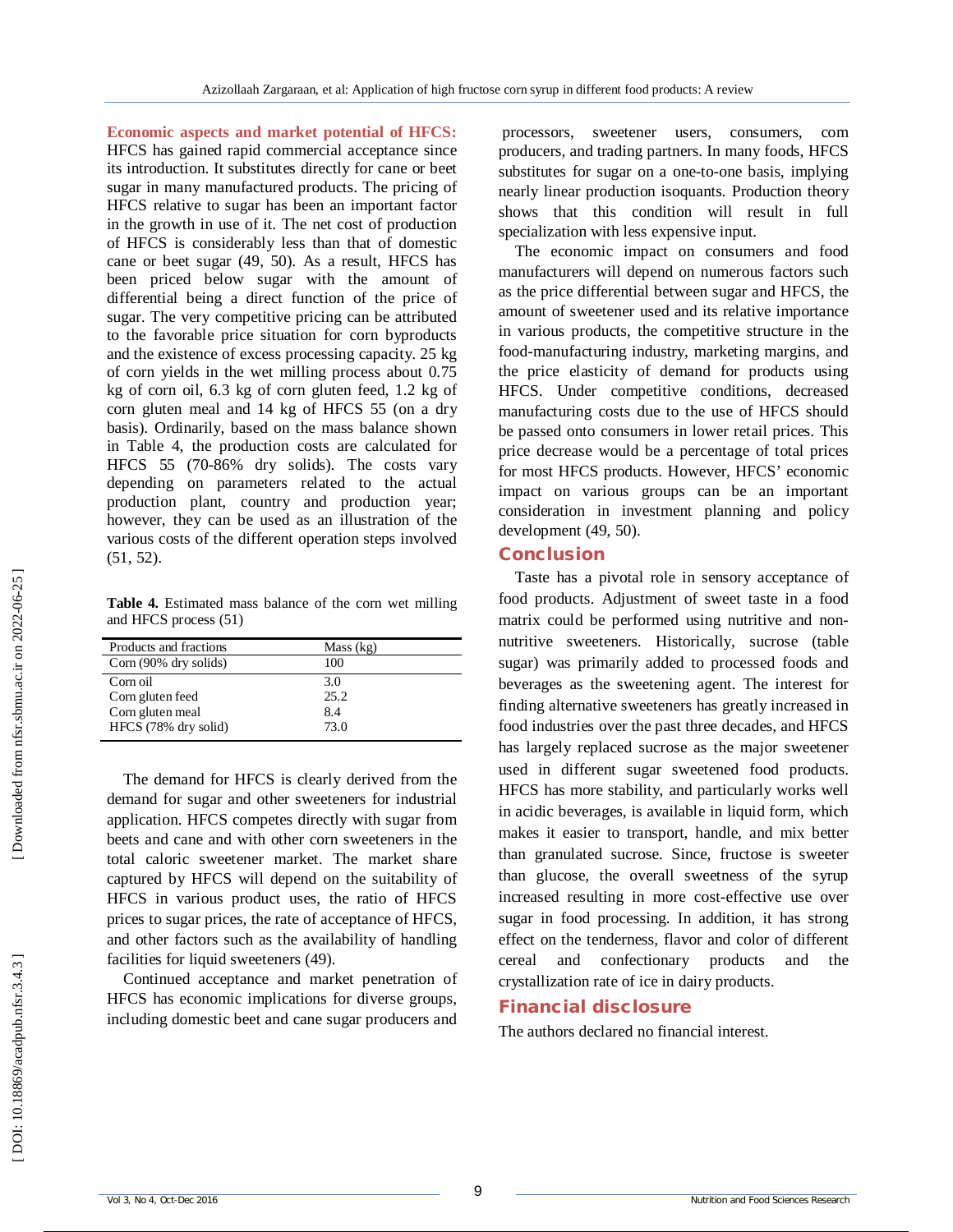## **References**

- 1 . Kuhn C, Meyerhof W. Chapter 13 Oligomerization of Sweet and Bitter Taste Receptors. In: Conn PM, editor. Methods in Cell Biology. Volume 117: Academic Press; 2013. p. 229 -42.
- 2 . Zhang Y, Venkitasamy C, Pan Z, Wang W. Recent developments on umami ingredients of edible mushrooms – A review. Trends in Food Science & Technology. 2013 10//;33(2):78 -92.
- 3 . Haschke F, Prescott S. Preventive Aspects of Early Nutrition: Karger; 2016.
- 4 . Low JY, Lacy KE, McBride R, Keast RS. The Association between Sweet Taste Function, Anthropometry, and Dietary Intake in Adults. Nutrients. 2016;8(4):241.
- 5 . Birch GG, Parker KJ. Sugar, science and technology. Applied Sciences Publishers, Ltd. London 1979.
- 6 . DuBois GE, Prakash I. Non -caloric sweeteners, sweetness modulators, and sweetener enhancers. Annual review of food science and technology. 2012;3:353 -80.
- 7 . Rippe JM. Fructose, high fructose corn syrup, sucrose and health: Springer; 2014.
- 8 . Gallagher C, Keogh JB, Pedersen E, Clifton PM. Fructose acute effects on glucose, insulin, and triglyceride after a solid meal compared with sucralose and sucrose in a randomized crossover study. American Journal of Clinical Nutrition. 2016;103(6):1453 -7.
- 9 . Bucke C. There is more to sweeteners than sweetness. Trends in Biotechnology. 1983;1(3):67 -9.
- 10 . Scaman C. Corn Sweeteners: Enzyme Use. Endo. 2011;3:1.69.
- 11 . Nabors L, Gelardi R. Alternative sweeteners: An overview. Alternative sweeteners. 2001;2:1 -10.
- 12 . Moeller SM, Fryhofer SA, Osbahr III AJ, Robinowitz CB. The effects of high fructose syrup. Journal of the American College of Nutrition. 2009;28(6):619 -26.
- 13 . www.persistencemarketresearch.com/market -research/ high -fructose -corn -syrup -hfcs -market.asp
- 14 . O'Brien -Nabors L. Alternative sweeteners: CRC Press; 2016.
- 15 . Hull P. Glucose syrups: technology and applications: John Wiley & Sons; UK. 2010.
- 16 . Hanover LM, White JS. Manufacturing, composition, and applications of fructose. The American journal of clinical nutrition. 1993;58(5):724S -32S.
- 17 . Hall KL, Denda CE, Yeung H. Dietary vitamin D intake among elderly residents in a Veterans' Centre. Canadian Journal of Dietetic Practice and Research. 2010 Feb 16;71(1):49 -52.
- 18 . Thor P, Carman H. High fructose corn syrup: An important new sugar substitute. California Agriculture. 1979;33(7):13 -5.
- 19 . Matz SA, Matz TD. Cookie and cracker technology: AVI Publishing Company, Inc.; 1978.
- 20 . Manohar RS, Rao PH. Effect of sugars on the rheological characteristics of biscuit dough and quality of biscuits. Journal of the Science of Food and Agriculture. 1997;75(3):383 -90.
- 21 . Doescher L, Hoseney R. of Sugar -Snap Cookies1. Cereal Chem. 1985;62(4):263 -6.
- 22 . Curley LP. Effects of corn sweeteners on cookie quality: Kansas State University; 1983.
- 23 . Doescher LC, Hoseney R, Milliken G, Rubenthaler G. Effect of sugars and flours on cookie spread evaluated by time-lapse photography. Cereal Chem. 1987;64(3):163 -7.
- 24 . Coleman PE, Harbers CA. High fructose corn syrup: Replacement for sucrose in angel cake. Journal of Food Science. 1983;48(2):452 -6.
- 25 . Doescher LC, Hoseney R, Milliken G. A mechanism for cookie dough setting. Cereal Chemistry (USA). 1987.
- 26 . Marx JT, Marx BD, Johnson JM. High fructose corn syrup cakes made with all purpose flour or cake flour. Cereal Chemistry. 1990;67(5):502 -4.
- 27 . Koepsel K, Hoseney R. Effects of corn syrups in layer cakes [Food quality]. Cereal Chemistry (USA). 1980.
- 28 . Conforti FD, Nee P, Archilla L. The synergistic effects of maltodextrin and high ‐fructose corn sweetener 90 in a fat ‐reduced muffin. International Journal of Consumer Studies. 2001;25(1):3 -8.
- 29 .Johnson J, Harris C, Barbeau W. Effects of high -fructose corn syrup replacement for sucrose on browning, starch gelatinization, and sensory characteristics of cakes. Cereal Chemistry (USA). 1989.
- 30 . Murano P, Johnson J. Volume and sensory properties of yellow cakes as affected by high fructose corn syrup and corn oil. Journal of Food Science -Chicago. 1998;63:1088 -92.
- 31 . Ahmad FB, Williams PA. Effect of sugars on the thermal and rheological properties of sago starch. Biopolymers. 1999;50(4):401 -12.
- 32 . McCullough M, Johnson J, Phillips J. High fructose corn syrup replacement for sucrose in shortened cakes. Journal of Food Science. 1986;51(2):536 -7.
- 33 . Volpe T, Meres C. Use of high fructose syrups in white layer cake. Bakers Digest. 1976.
- 34 . Hartnett DI. Cake compositions containing high fructose corn syrup. Google Patents; 1981.

DOI: 10.18869/acadpub.nfsr.3.4.3